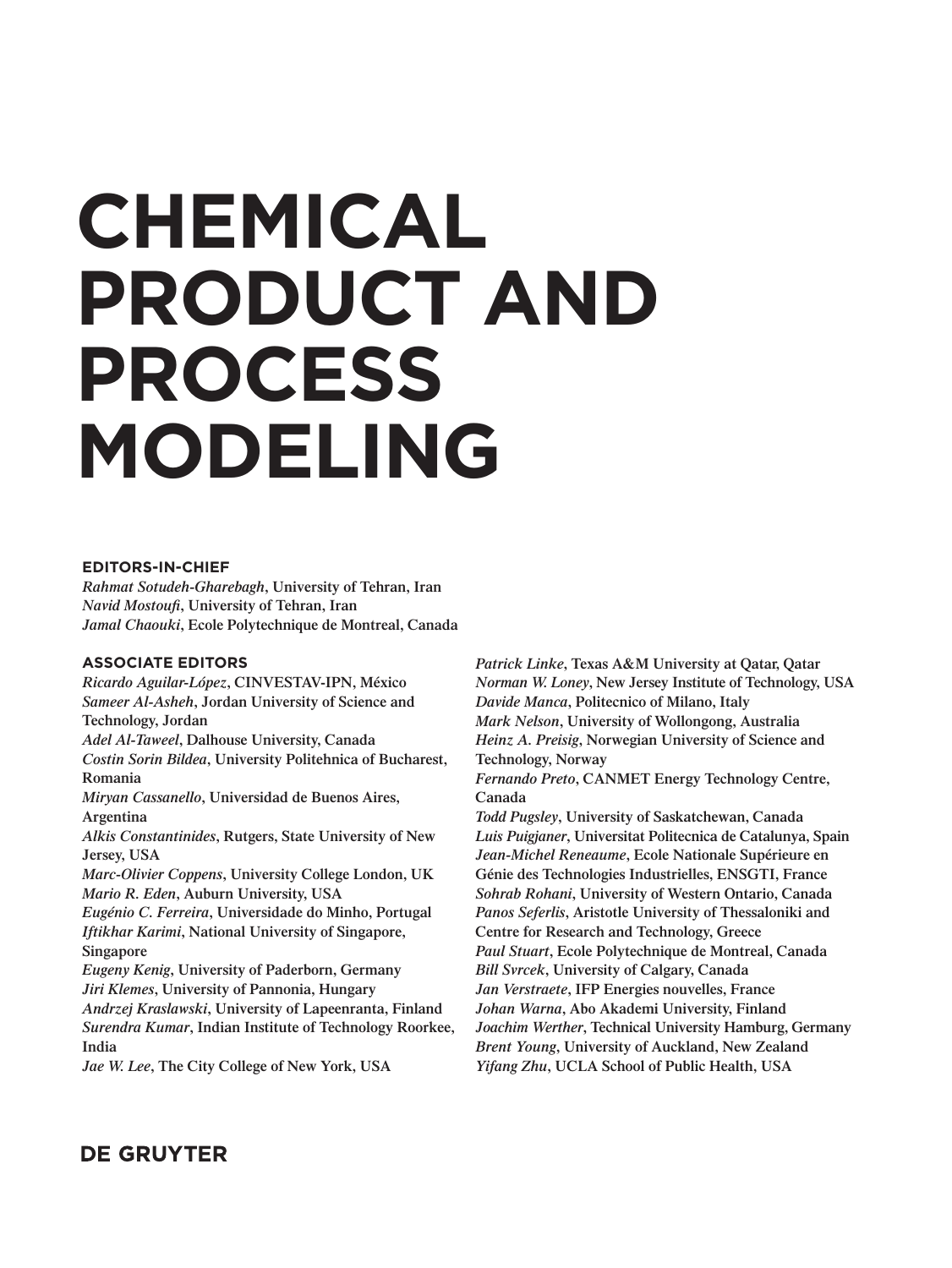**CHEMICAL PRODUCT AND PROCESS MODELING (CPPM)** is the premier forum for theoretical and applied research on product and process modeling, simulation and optimization. Thanks to its international editorial board, the journal assembles the best papers from around the world on modern modeling, simulation and optimization techniques and it also covers the gap between product and process. The range of topics includes equation-oriented modeling and simulation, sequential and modular simulation, performance of industrial process simulators, computational fluid dynamics, environmental, food, pharmaceutical and fine chemical process modeling. The journal brings together chemical engineering researchers, practitioners, and software developers in a new forum for the international modeling and simulation community. Editors represent top engineering institutions across the globe, such as the University of Tehran, the Ecole Polytechnique de Montreal, Rutgers, Indian Institute of Technology, the Technical University Hamburg, and the University of Buenos Aires.

**ABSTRACTED/INDEXED IN** Celdes · CNKI Scholar (China National Knowledge Infrastucture) · CNPIEC · EBSCO Discovery Service · Elsevier: Compendex; Engineering Village; SCOPUS · Google Scholar · Inspec · J-Gate · Naviga (Softweco) · Polymer Library · Primo Central (ExLibris) · ProQuest: Advanced Technologies Database with Aerospace; Aerospace Database; Aluminium Industry Abstracts; ANTE: Abstracts in New Technologies and Engineering; Ceramic Abstracts/World Ceramics Abstracts; Civil Engineering Abstracts; Computer and Information Systems Abstracts; Copper Technical Reference Library; Corrosion Abstracts; Earthquake Engineering Abstracts; Electronics and Communications Abstracts; Engineered Materials Abstracts; Engineering Research Database; Materials Business File; Materials Research Database; Mechanical & Transportation Engineering Abstracts; METADEX (Metals Abstracts); Solid State and Superconductivity Abstracts; Technology Research Database · SCImago (SJR) · Summon (Serials Solutions/ProQuest) · TDOne (TDNet) · WorldCat (OCLC)

The publisher, together with the authors and editors, has taken great pains to ensure that all information presented in this work (programs, applications, amounts, dosages, etc.) reflects the standard of knowledge at the time of publication. Despite careful manuscript preparation and proof correction, errors can nevertheless occur. Authors, editors and publisher disclaim all responsibility for any errors or omissions or liability for the results obtained from use of the information, or parts thereof, contained in this work.

The citation of registered names, trade names, trademarks, etc. in this work does not imply, even in the absence of a specifi c statement, that such names are exempt from laws and regulations protecting trademarks etc. and therefore free for general use.

ISSN 2194-6159 · e-ISSN 1934-2659

All information regarding notes for contributors, subscriptions, Open Access, back volumes and orders is available online at www.degruyter.com/cppm.

**RESPONSIBLE EDITOR** Rahmat Sotudeh-Gharebagh, Department of Chemical Engineering, College of Engineering, University of Tehran, P.O. Box 11155-4563, Tehran, Iran. Email: sotudeh@ut.ac.ir

**JOURNAL MANAGER** Theresa Haney, De Gruyter, Genthiner Straße 13, 10785 Berlin, Germany. Tel.: +49 (0)30 260 05-375, Fax: +49 (0)30 260 05-325, Email: theresa.haney@degruyter.com

**RESPONSIBLE FOR ADVERTISEMENTS** Heiko Schulze, De Gruyter, Genthiner Straße 13, 10785 Berlin, Germany. Tel.: +49 (0)30 260 05-358, Fax: +49 (0)30 260 05-264 Email: anzeigen@degruyter.com

© 2015 Walter de Gruyter GmbH, Berlin /Boston

**TYPESETTING** Integra Software Services Pvt. Ltd., Pondicherry, India

**PRINTING** Franz X. Stückle Druck und Verlag e.K., Ettenheim Printed in Germany

**COVER ILLUSTRATION** Chad Baker, Ryan McVay / Photodisc / Thinkstock